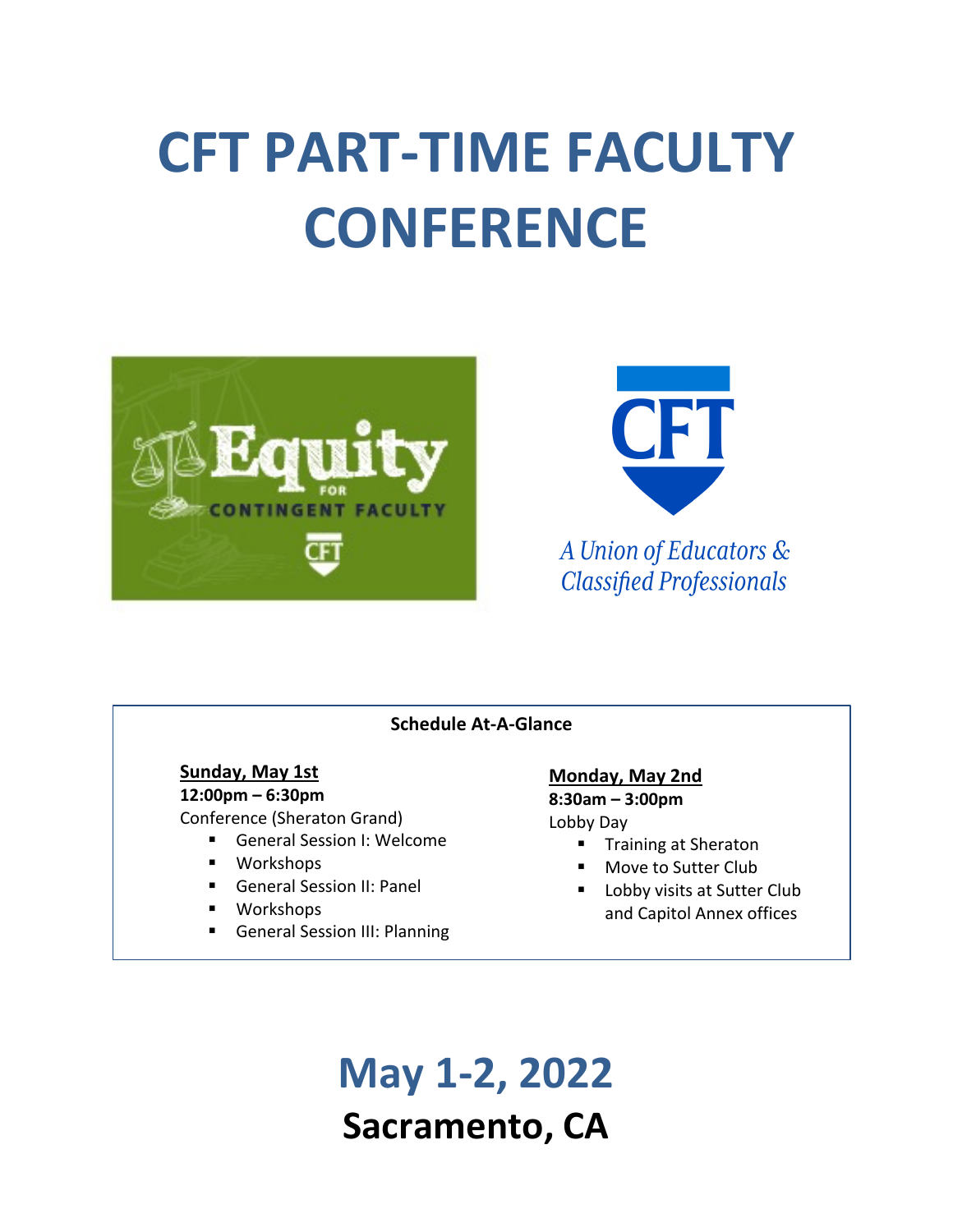### **Program Overview**

### **Two-Day Event Schedule**

The inaugural CFT Part-time Faculty Conference is being held in conjunction with a Lobby Day.

### **Programming**

The Part-time Faculty Conference brings together local union leaders and activists under the theme of "Equity for Contingent Faculty," to unite and mobilize part-time CFT faculty members and our allies to build union strength, and improve working conditions.

Desired Outcomes:

- Strengthen coordination across CFT locals by identifying and pursuing collaborative opportunities for union programming in our locals and communities;
- Attendees increase activism at their local via the CFT Part-time Faculty Campaign (e.g. PT survey; mobilizing for bargaining and legislation; public actions; and media);
- Translate legislative wins on healthcare into bargaining successes and member access to quality, affordable plans;
- Advance social, racial, gender and economic justice in higher ed and our communities;
- Reflect on and analyze CFT's work with part-time faculty members to replicate successes and overcome obstacles.

The Lobby Day and associated trainings on Monday will deliver lobbying skills to members, and give you the opportunity to advocate directly to key legislators on the issues of healthcare, wage equity, and raising the cap on teaching loads.

### **COVID Safety Protocols**

Attendees will be required to show proof of vaccination in advance of the event. Rapid COVID tests will also be administered on-site.

### **Special Guest Speakers**

**Mia McIver,** *UC-AFT President* **Jaime Rodriguez**, *AFT-Oregon President* **Natalina Monteiro,** *AFT 1521 Political Director* 

### **Join us on Social**

Make sure to post on social media throughout the CFT Leadership Conference, tagging CFT – **@cftunion** – and using the hashtags **#PTfacultyEquity** and **#facultyhealthcarenow**

## **Schedule**

| Sunday               | May 1, 2022  |              |
|----------------------|--------------|--------------|
| $10:00am -$          | Registration | <b>Foyer</b> |
| $11:00$ am – 12:00pm | Lunch        | Foyer        |
|                      |              |              |

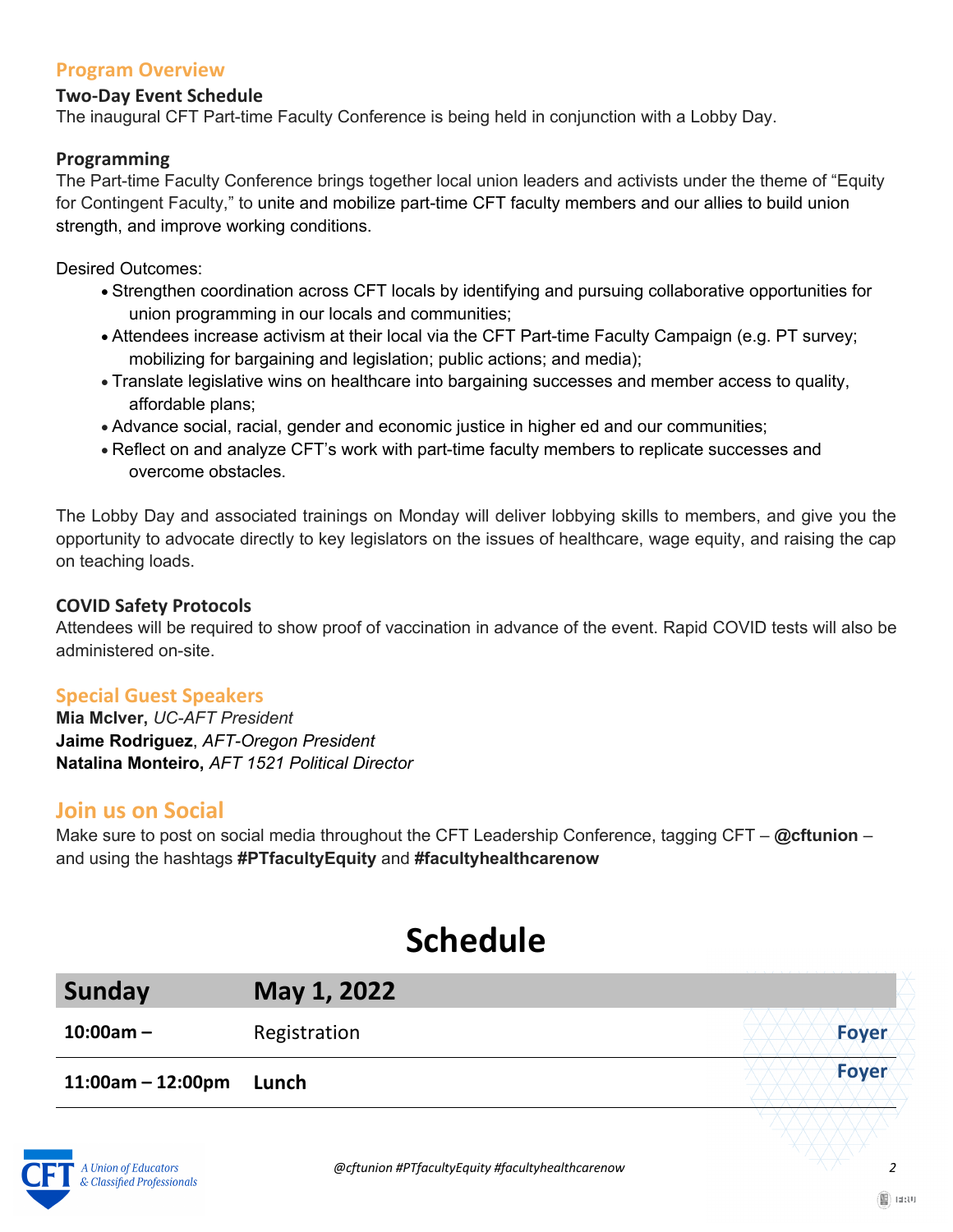| $12:00 \text{pm} - 1:00 \text{pm}$ | <b>General Session I: Welcome</b>                                                                                                                     | Camelia/Gardenia  |
|------------------------------------|-------------------------------------------------------------------------------------------------------------------------------------------------------|-------------------|
|                                    | <b>Conference Welcome</b>                                                                                                                             |                   |
|                                    | John Govsky and Lin Chan, CFT Part-time Committee Co-Chairs                                                                                           |                   |
|                                    | Native American Land Acknowledgement<br>Christopher Arellano, CFT Training Director                                                                   |                   |
|                                    | Code of Conduct                                                                                                                                       |                   |
|                                    | Sarah Callahan, CFT Executive Director & Liz Soto, CFT Controller                                                                                     |                   |
|                                    | Part-time Faculty Campaign Updates and Reflection<br>Chase Golding, CFT Part-time Faculty Campaign Coordinator<br>Aimee Shreck, CFT Research Director |                   |
| $1:10$ pm – 2:20pm                 | <b>Workshops Session I</b>                                                                                                                            |                   |
|                                    | Healthcare Bargaining: Tools, Strategy and<br>Coordination (repeats)                                                                                  | <b>Tofanelli</b>  |
|                                    | • Organizing: Building Local Union Power (repeats)                                                                                                    | <b>Carr</b>       |
|                                    | • Legislative Priorities                                                                                                                              | <b>Bondi</b>      |
| $2:30$ pm – 3:45pm                 | <b>General Session II: Panel</b>                                                                                                                      | Camelia/Gardenia  |
|                                    | Mia McIver                                                                                                                                            |                   |
|                                    | President, UC-AFT                                                                                                                                     |                   |
|                                    | Dr. Natalina Monteiro                                                                                                                                 |                   |
|                                    | Political Director, AFT 1521 – LA College Faculty Guild<br>Jaime Rodriguez                                                                            |                   |
|                                    | President, AFT-Oregon                                                                                                                                 |                   |
| $3:55$ pm – 5:05pm                 | <b>Workshops Session II</b>                                                                                                                           |                   |
|                                    | Healthcare Bargaining: Tools, Strategy and Coordination Tofanelli                                                                                     |                   |
|                                    | <b>Organizing: Building Local Union Power</b><br>ш                                                                                                    | <b>Carr</b>       |
|                                    | <b>CFT Legislative Priorities</b><br>٠                                                                                                                | <b>Bondi</b>      |
|                                    | Diversity, Equity and Inclusion<br>٠                                                                                                                  | <b>Bataglieri</b> |
| $5:20$ pm – 6:30pm                 | <b>General Session III: Planning</b>                                                                                                                  | Camelia/Gardenia  |
| $7:00 \text{pm} - 10:00 \text{pm}$ | <b>Dinner and Social</b>                                                                                                                              | Camelia/Gardenia  |
|                                    |                                                                                                                                                       |                   |
| <b>Monday</b>                      | May 2, 2022                                                                                                                                           |                   |
| $7:00am - 8:30am$                  | <b>Breakfast Served</b>                                                                                                                               | <b>Foyer</b>      |
|                                    |                                                                                                                                                       |                   |
| $8:30am - 10:00am$                 | <b>Training: Effective Lobbying</b>                                                                                                                   | Gardenia          |

 *@cftunion #PTfacultyEquity #facultyhealthcarenow 3*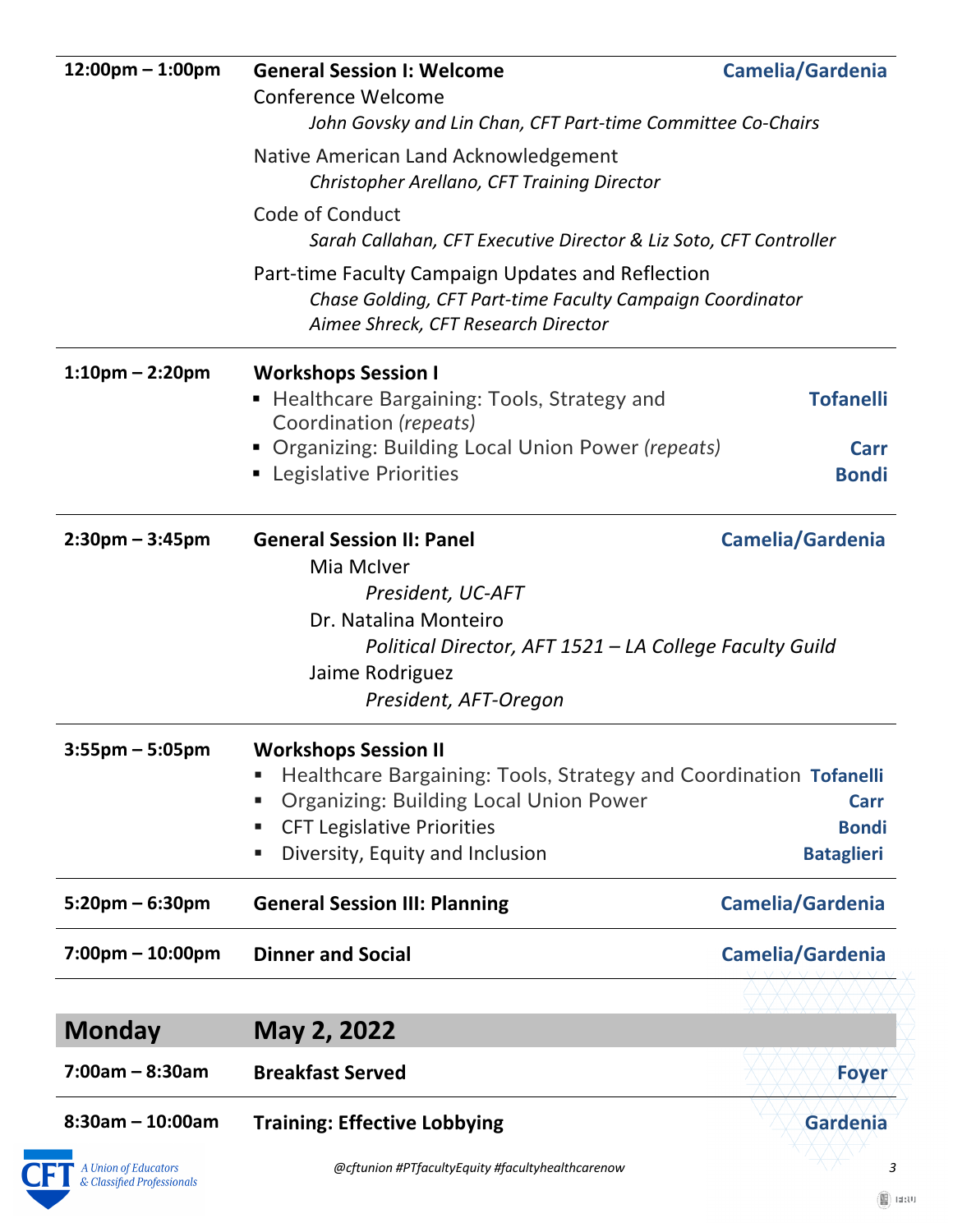|  | 10:00am - 11:00am Move to Sutter Club |
|--|---------------------------------------|
|--|---------------------------------------|

| $11:00am - 3:00pm$ | <b>Lobby Visits</b>                   | <b>Sutter Club and Capitol Annex</b> |
|--------------------|---------------------------------------|--------------------------------------|
|                    | ■ 11AM: Program at Sutter Club        |                                      |
|                    | Phase $1(11AM - 1PM)$ : Sutter        |                                      |
|                    | Club and Office Visits                |                                      |
|                    | • Phase 2 $(1 - 3PM)$ : Office Visits |                                      |

## **Workshops**

### **Sunday May 1, 2022**

### **Sessions 1 & 2 – Healthcare Bargaining: Tools, Strategy and Coordination****Tofanelli**

This workshop will provide members with an overview of strategic planning with a focus on developing a plan for a healthcare bargaining campaign. Participants will work with a practical tool that can be applied to any campaign.

*Trainers: Jason Elias, CFT Field Rep Aimee Shreck, CFT Research Director*

### **Sessions 1 & 2 – Organizing: Building Local Union Power****Carr**

Our unions are only as strong as our members are organized. In this workshop, we will address the foundational importance of high union membership, internal activism, and leadership development as the source of union power. We will also address the practical applications of one-on-one conversations, identifying and overcoming obstacles, and gaining the relevant organizing tools for building our union. The secret of power is organization!

*Trainers: Jessica Conte, CFT Organizer Grant Stover, CFT Organizer*

### **Session 1 – CFT Legislative Priorities****Bondi**

In this training we will discuss the CFT legislative and budget priorities impacting part-time faculty as well as providing the resources and tools for effective member engagement both in Sacramento and in the district to achieve victory.

*Trainers: Michael Young, CFT Legislative Advocate Jessica Ulstad, CFT Political Director*

### **Session 2 – Communications: Campaign Messaging and Storytelling**  $\sqrt{2\pi/2}$  **Bondi**

A Union of Educators & Classified Professionals